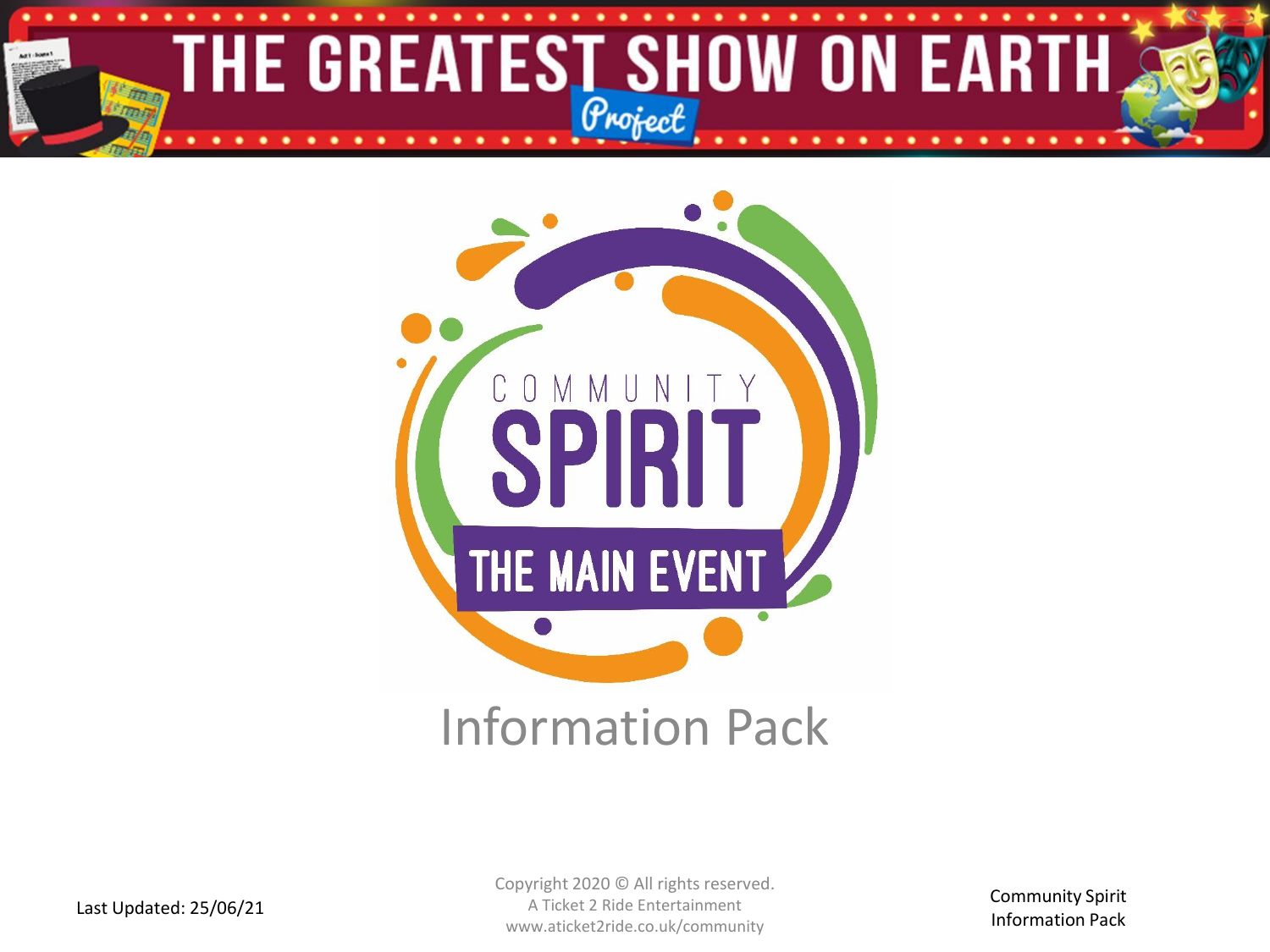

# John A. Cole

Project Creator

John has spent more than 30 year being part of the creative industry. He now runs A Ticket 2 Ride Entertainment Event Support Services here in Somerset.

Through his experiences in theatre and the creative industry he created a project called The New Greatest Show on Earth.





Last Updated: 25/6/21

Copyright 2020 © All rights reserved. A Ticket 2 Ride Entertainment www.aticket2ride.co.uk/community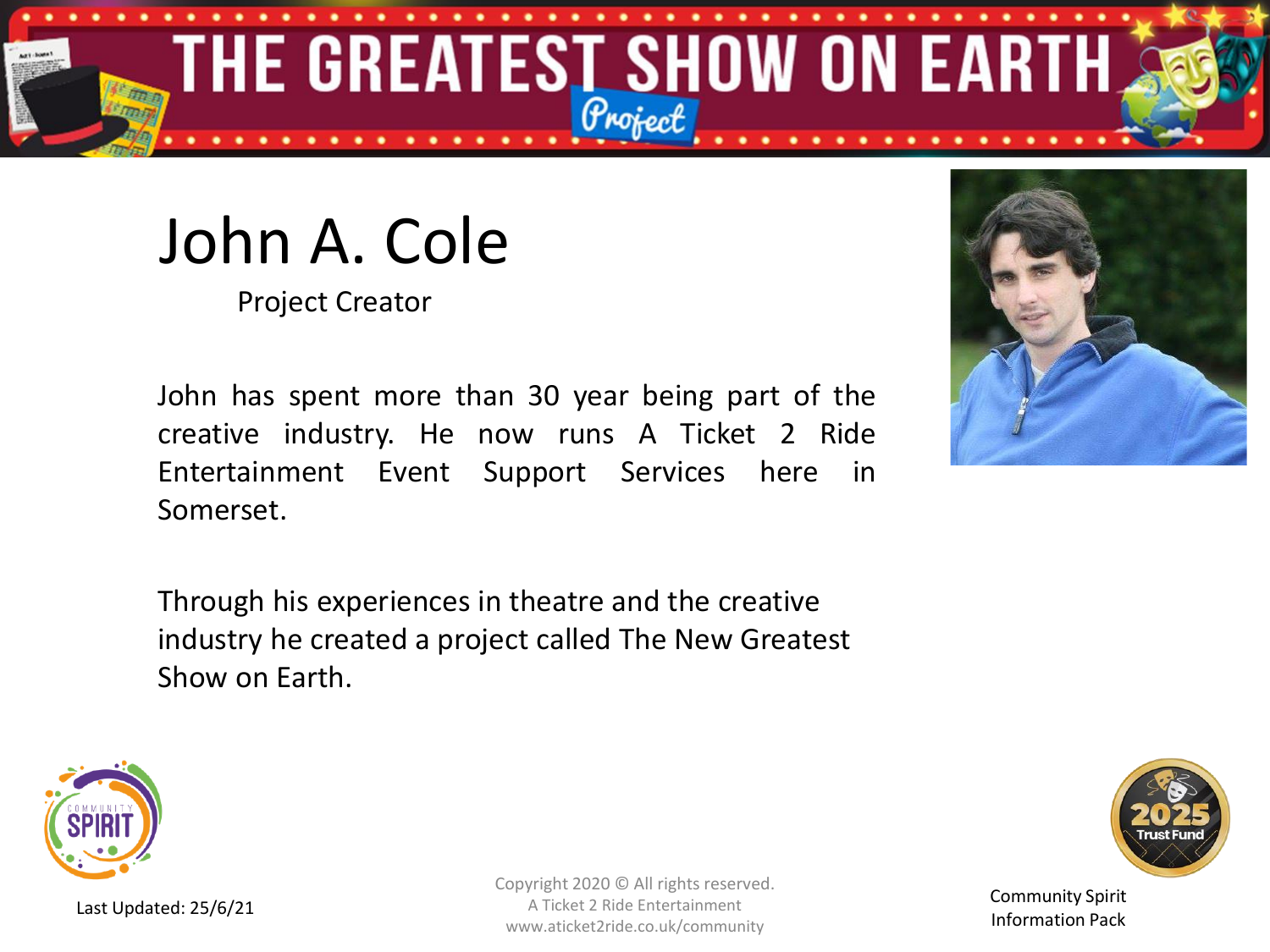

## **Community Spirit the Main Event**

Community Spirit is the largest outdoor community event. Giving opportunity to creatives and local business to exhibit their work, regardless of experience or background.

# **When will it take place?**

### 7th August 2021

(pending current pandemic restrictions)

# **Where does it take place?**

Your local town





Community Spirit Information Pack

Last Updated: 25/6/21

Copyright 2020 © All rights reserved. A Ticket 2 Ride Entertainment www.aticket2ride.co.uk/community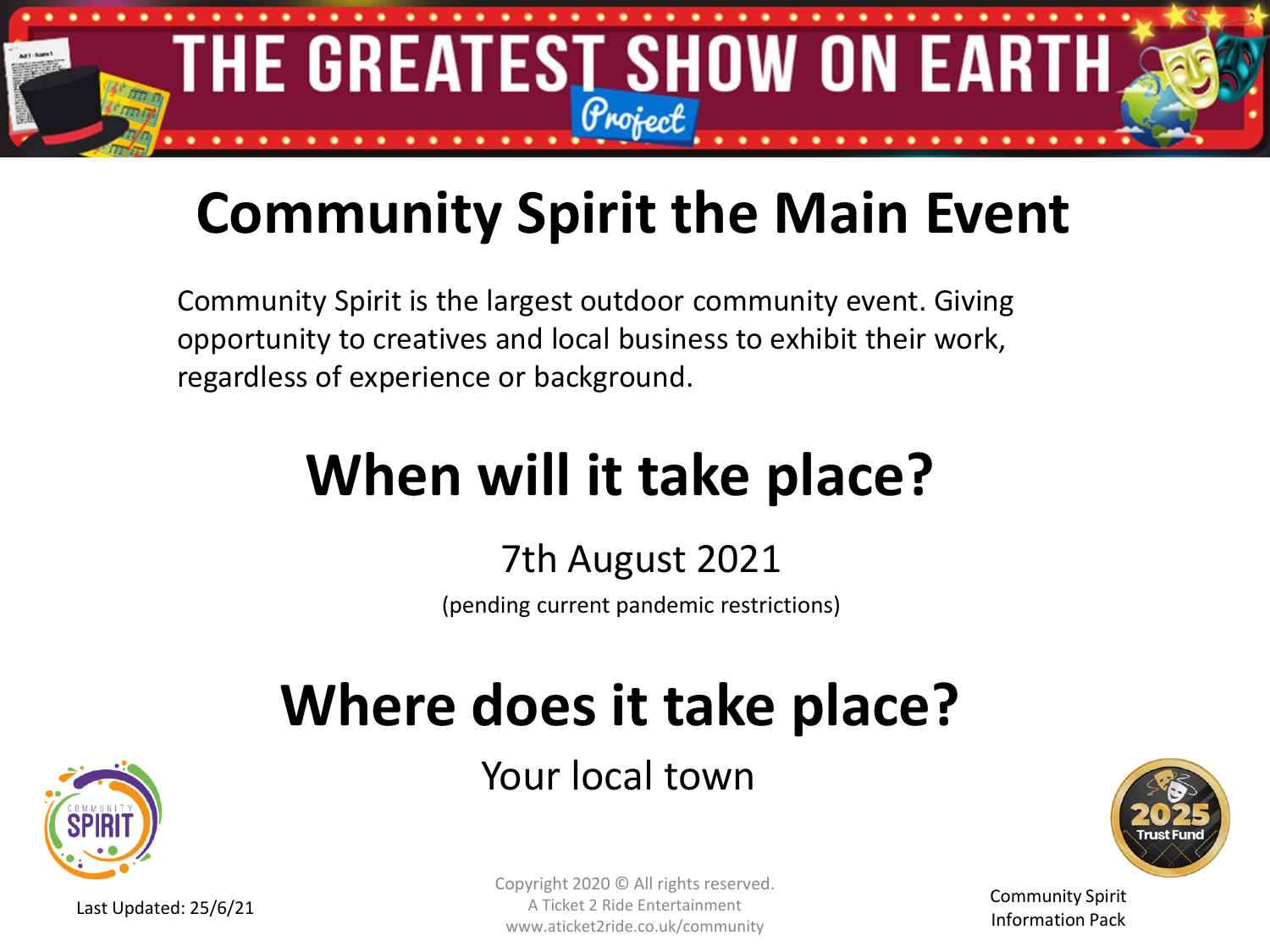### THE GREATEST SHOW ON EARTH 有限的

# Scope of Event

#### Purpose

- To provide a platform for local creators to display their work
- Objective
- To help boost the creative industry post pandemic shutdown
- To support the local community and businesses post pandemic lockdowns

#### Outline

Each creator or business will be given the opportunity to promote their work

#### Deliverables

- Three outcomes:
	- Give individuals attending the event a glimpse of the full range of local talent and alternative small businesses are available to them
	- Creator or business could be recognised through a new contract or commissioning of their work
	- The creators on show will give those wannabe's the confidence to join local groups for their own interests

#### Milestones

As a fundraising event it aims to raise as much money for the 2025 Trust Fund

**Constraints** 

- Low budget event so as much to be organised at local level, local business offering time and resources in exchange for promotions
- All creative work must be socially acceptable and not promote hate against faith, race, sex or sexuality



#### Exclusions

This event excludes the promotion of nation chain businesses



Last Updated: 25/6/21

Copyright 2020 © All rights reserved. A Ticket 2 Ride Entertainment www.aticket2ride.co.uk/community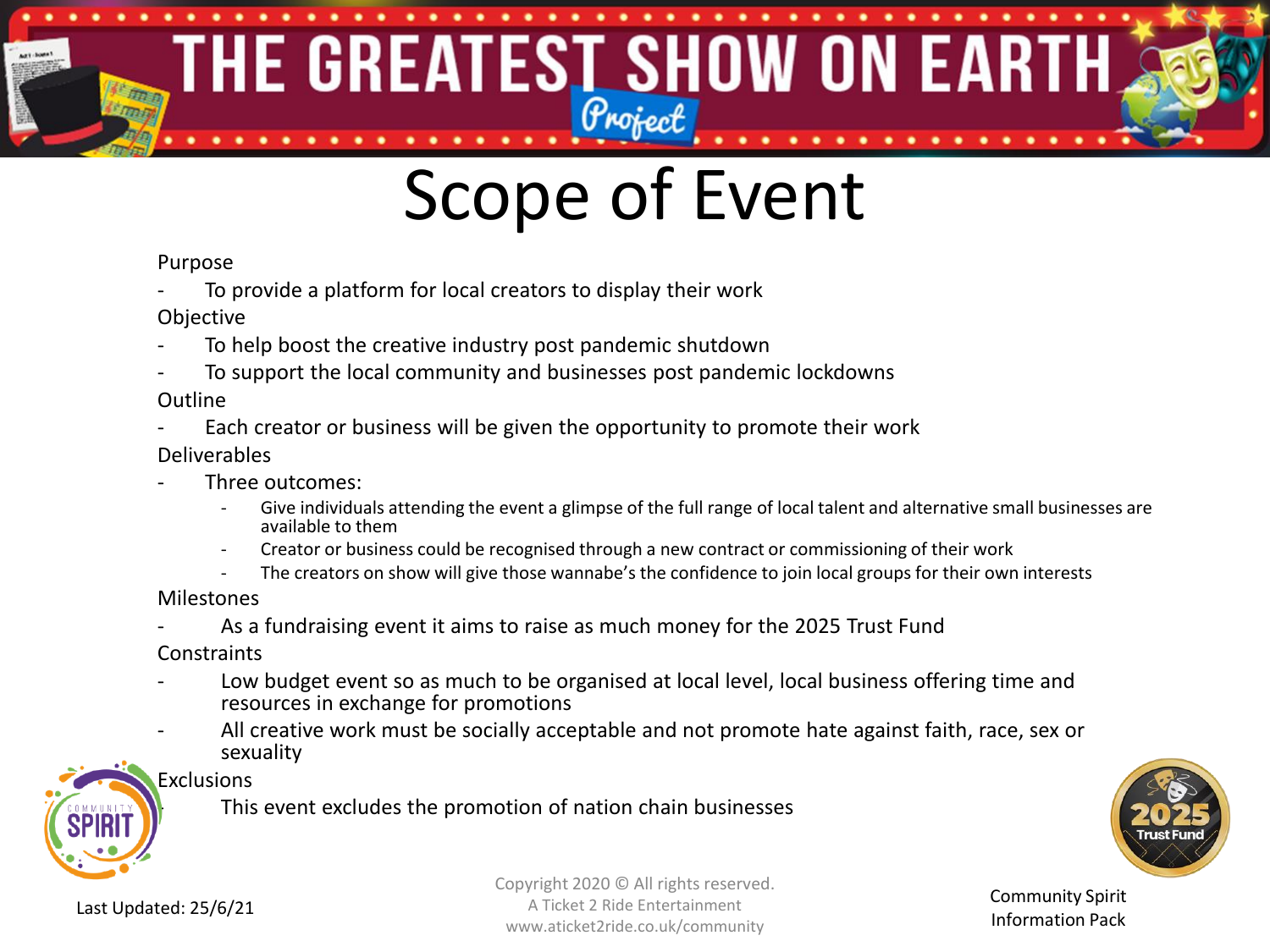

### **The event is a fundraiser for:**







Last Updated: 25/6/21

Copyright 2020 © All rights reserved. A Ticket 2 Ride Entertainment www.aticket2ride.co.uk/community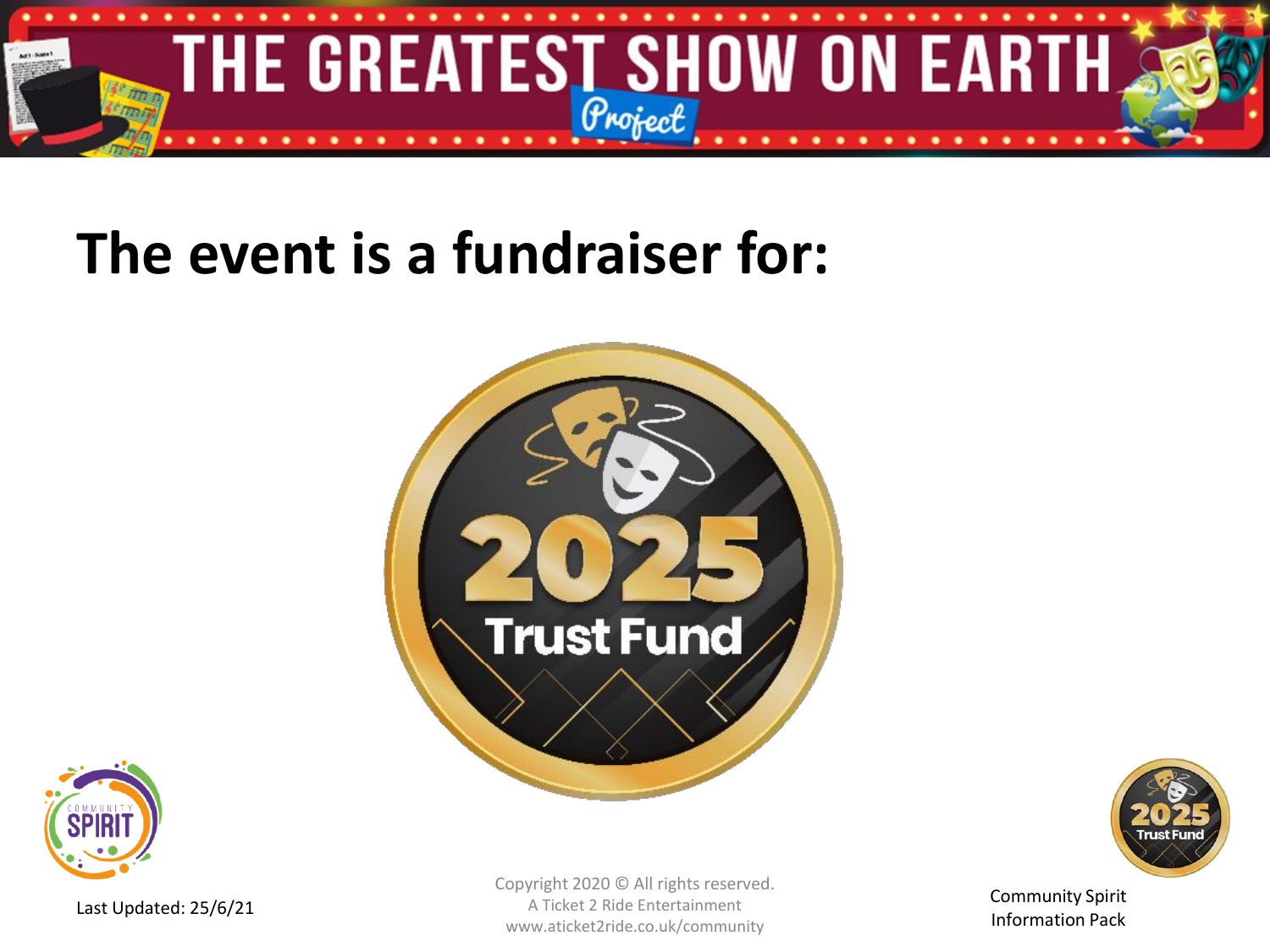



The 2025 Trust Fund is the independent national fund for the arts and creative industry set up by The New Greatest Show on Earth Project.

It serves the 5 pillars of the creative arts through a local grant scheme from local theatres.





Community Spirit Information Pack

Copyright 2020 © All rights reserved. A Ticket 2 Ride Entertainment www.aticket2ride.co.uk/community

Last Updated: 25/6/21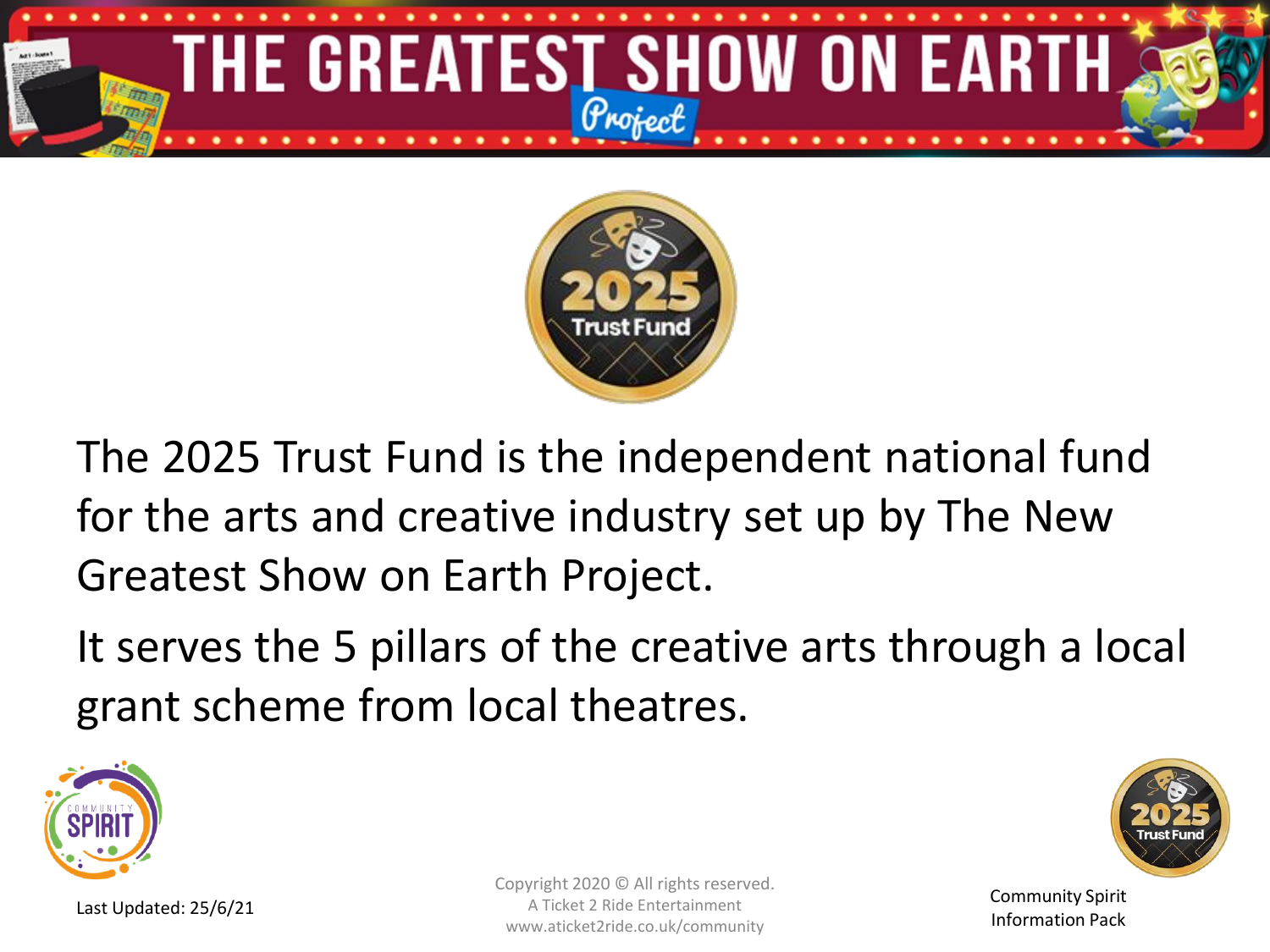

## **How is it funded?**

- Local councils
	- **Businesses**
- **Organisations**
- Personal Donations
- Donation of resources

(Equipment, waver of license fees, time)



Last Updated: 25/6/21

Copyright 2020 © All rights reserved. A Ticket 2 Ride Entertainment www.aticket2ride.co.uk/community